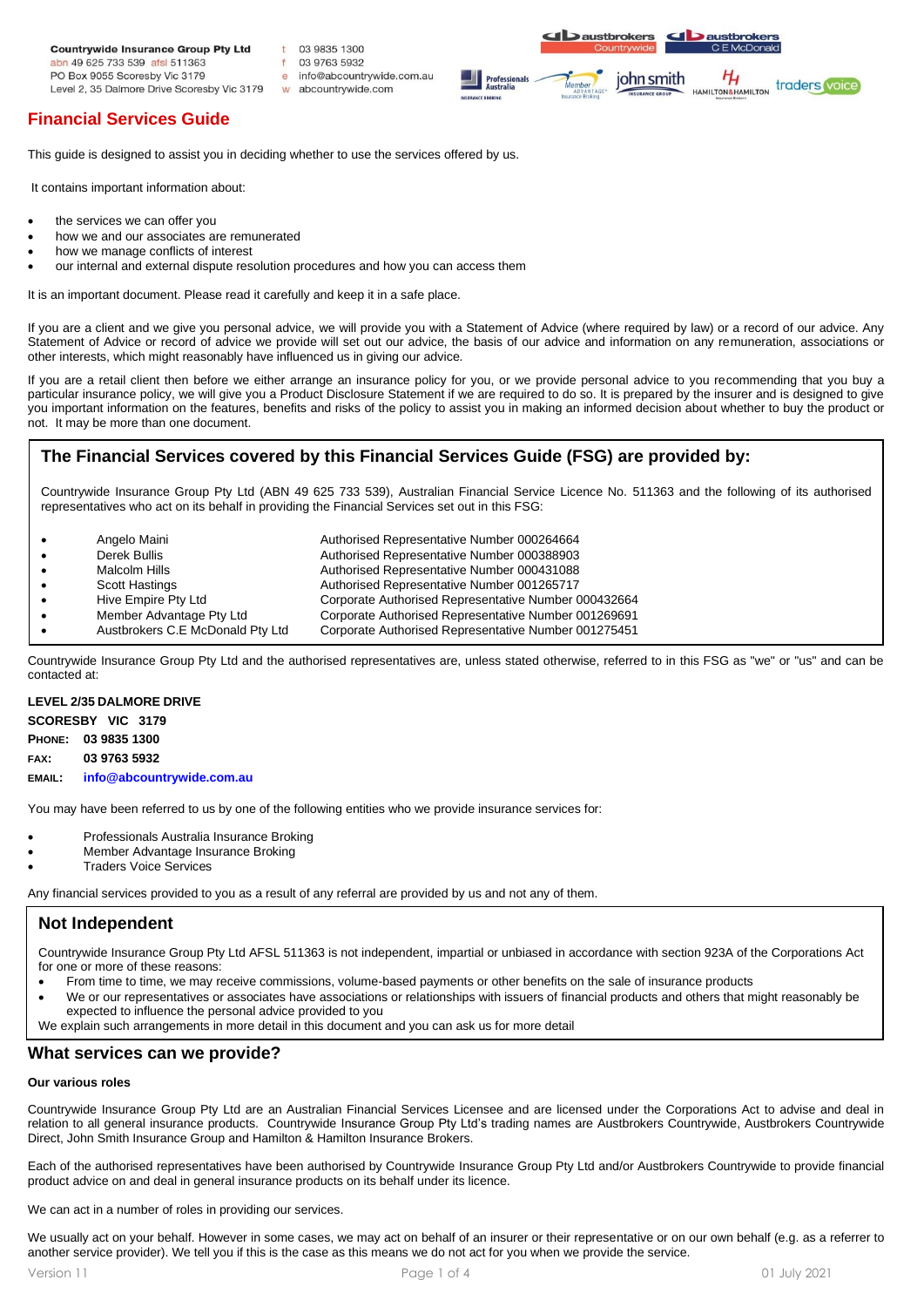# **Our Services**

## *Arranging insurance for you*

This is where we arrange for the application, acquisition, variation, renewal or cancellation of an insurance policy for you. The process differs depending on the type of insurance and we explain it to you when you apply for the insurance.

# *Providing advice to you*

There are two types of advice service we provide and it is important to understand the difference:

*personal advice* – this is advice provided by us to you on the suitability of general insurance policies to meet your particular needs. We will agree with you when this service is to be provided and what the scope of our personal advice will be. For example, in some cases we may only provide personal advice on which of a selected list of products is appropriate for you. Before we provide any personal advice we will need to undertake a needs analysis so we can provide you with appropriate advice.

*general advice* – this is where we provide a general recommendation or opinion to you on a general insurance policy which is not based on our consideration of your personal needs. We tell you when this is the case because if general advice is given you need to consider if the general advice and any relevant product is right for your circumstances as we have not done this for you.

In some cases where we arrange more than one policy for you we may provide personal advice for one policy and general advice for another. We tell you when this is the case.

### *Acting for insurers*

In some circumstances we may have an agreement with an insurer or their representative to arrange insurance policies on their behalf and not on your behalf. This means that we act for and in the interest of the insurer as our principal in providing the services, not yours.

If we are given a "binding authority" from an insurer, this means we can enter into insurance policies and/or handle or settle claims on their behalf without reference to them, provided it is within the authority they have given us. We will tell you when we act for an Insurer and not for you.

## *Claims Assistance*

We can also assist you when you need to make a claim. If a claim occurs, contact us and we can help you decide what to do. We do not do anything without your consent. We provide this assistance as part of our overall service for no separate charge unless we tell you otherwise. We don't provide this service if we no longer act for you.

Any claims documentation, insurance company settlement cheques and other information received by us on your behalf will be provided to you as soon as reasonably practicable.

### *Premium Funding*

In some cases insurers require the full premium payment up front. Premium funding is one way of not having to pay your premium in one lump sum. You will, however, have to pay interest to the premium funder on the amount borrowed.

We and AUB Group Limited (ABN 60 000 000715), have a preferred supplier arrangement with Hunter Premium Funding Pty Limited (HPF) for the arrangement of premium funding. In arranging premium funding with HPF, or any other premium funder, we do not provide personal advice or represent that any of the funder's products and services are right for you or that they are the most appropriate. You need to make your own decision based on the information provided.

# *We may provide a variety of services and act in different roles.*

It is important to note that given the wide variety of general insurance products available and the need to remain competitive we may provide a variety of the above services to you and act in a variety of roles.

For example, where you require a number of different covers we may provide personal advice for some products you need and act on your behalf in relation to them. For others we may only provide you with general advice and for others only act as agent of the insurer not you. We can provide a further explanation of why this is the case and we make sure we tell you what the service is and our role before or at the time we provide the service.

Ask us if you need more detailed information or do not understand our explanation.

## **How can you give us instructions?**

You need to give us instructions in writing by letter or fax or by another method agreed by us. We will tell you what is possible when you contact us.

### **What information do we maintain about you and how can you access it?**

We are committed to protecting your privacy in accordance with the Privacy Act 1988 (Cth) (Privacy Act) and the Australian Privacy Principles (APPs). Where required, we will provide you with a Collection Notice which outlines how we collect, disclose and handle your personal information.

You can also refer to our Privacy Policy available on our website or by contacting us for more information about our privacy practices including how we collect, use or disclose information, how to access or seek correction to your information or how to complain in relation to a breach of the Australian Privacy Principles and how such a complaint will be handled.

Our Privacy Collection Notice is on page 4 of this Financial Services Guide (FSG).

### **How are we remunerated for our services?**

### *When we act for you in advising on and/or arranging insurance*

When we act on your behalf in advising on or arranging insurance we can be remunerated in a number of ways. They can vary according to the service you require and/or our arrangements with the relevant insurer or their representative.

We are remunerated by:

- commission from the insurer;
- fees we charge you;
- in limited cases only, remuneration from an insurer based on the profitability or volume of the business we place with them; or
- a combination of the above.

Details are provided below on each.

Where the financial services are provided by any of the authorised representatives, Countrywide Insurance Group Pty Ltd will be entitled to the relevant remuneration, but will pay the authorised representative a percentage of the commission and any fees charged.

## *Commission paid by the insurer to us*

We are remunerated by commission by the relevant insurer whenever you enter into an insurance policy arranged by us (including renewal and some variations which increase the premium payable). Where there is no commission payable we may charge a fee.

The commission is a percentage of the insurer's base premium (i.e. premium excluding stamp duty, fire services levy, GST or any other government charges, taxes, fees or levies). Different insurers can agree to pay us different commission rates for the same type of products. The rates also vary for each product type.

The commission does not represent our profit margin as it also reimburses us for administrative and other expenses we incur in providing our services.

The commission is included in the premium amount set out in your invoice and we receive it when you pay the premium or at a later time agreed with the insurer.

If we act on your behalf and you cancel a policy and obtain a refund of premium, you agree that we can keep our commission. If we didn't do this we would not be properly paid for the services we provide to you.

## *Other remuneration arrangements we have with insurers*

We have an agreement with QBE Insurance (Australia) Limited (ABN 78 003 191 035) (QBE) under which we may receive an annual profit share in relation to agreed products, including the product recommended. To receive it we must meet eligibility criteria (e.g. deal with QBE as intermediary for the annual period) and meet an agreed profit target. The target is based on an agreed formula (it takes into account matters such as premium received, claims and expenses incurred etc) and the amount we receive varies according to the level we exceed the target. The most we can receive is up to 5% of gross written premiums. We may receive nothing if we don't meet the relevant requirements. Ask us if you need more information.

We have an agreement with Zurich Australian Insurance Limited (ABN 13 000 296 640) (Zurich) under which we may receive an annual profit share in relation to agreed products, including the product recommended. To receive it we must meet eligibility criteria (e.g. deal with Zurich as intermediary for the annual period) and meet an agreed profit target. The target is based on an agreed formula (it takes into account matters such as premium received, claims and expenses incurred etc) and the amount we receive varies according to the level we exceed the target. We may receive nothing if we don't meet the relevant requirements. Ask us if you need more information.

We have an agreement with Chubb Insurance Australia Limited (ABN 23 001 642 020) (Chubb) under which we may receive additional remuneration in relation to agreed products, including the product recommended. Additional remuneration will be Additional remuneration will be available to us if our annual gross written premium with Chubb increases from the prior year by at least 5%; the annual loss ratio is 50% or less; where the renewal retention of Chubb clients is greater than 85%. Where any of these criteria are met, the amount payable to us is calculated on an agreed formula, based on our percentage of gross written premium (up to 2.25%). In some instances, we may receive nothing if we don't meet any of the relevant requirements or criteria. Ask us if you need more information.

The authorised representatives do not benefit from the profit share arrangements entered into with QBE Insurance (Australia), Hunter, Zurich Australian Insurance Limited, Chubb Insurance Australia Limited.

We are also a member of the Austbrokers Network of insurance brokers. AUB Group Limited (ABN 60 000 000 715) (AUB) is the sole shareholder of Austbrokers Member Services Pty Ltd ACN 123 717 653 (AMS), a company that provides marketing, distribution and training services to members of Austbrokers. Some insurers pay a commission to AMS on selected products arranged by members of Austbrokers, being an agreed percentage of the base premium (before government fees or charges). Different insurers may pay different commission rates to AMS.

This money funds the provision of AMS services to Austbrokers members. We and other Austbrokers members benefit from this support and it helps ensure we can continue to provide you with our extensive range of services. Austbrokers members may also be entitled to share in any excess of the commission received by AMS in any one annual period (if any) after deduction of all relevant AMS costs and expenses in providing its services in that period.

The Commission referred to above comprises an amount paid to us for our services based on a percentage of the insurer's base premium. It also includes a commission of up to 1.5% of the base premium paid to AMS. AMS provides marketing, distribution and training services to members of Austbrokers and we may be entitled to share in any excess of its commission each year after deduction of its relevant costs and expenses in that period.

See below for soft dollar benefits we may receive from insurers and our policy on this.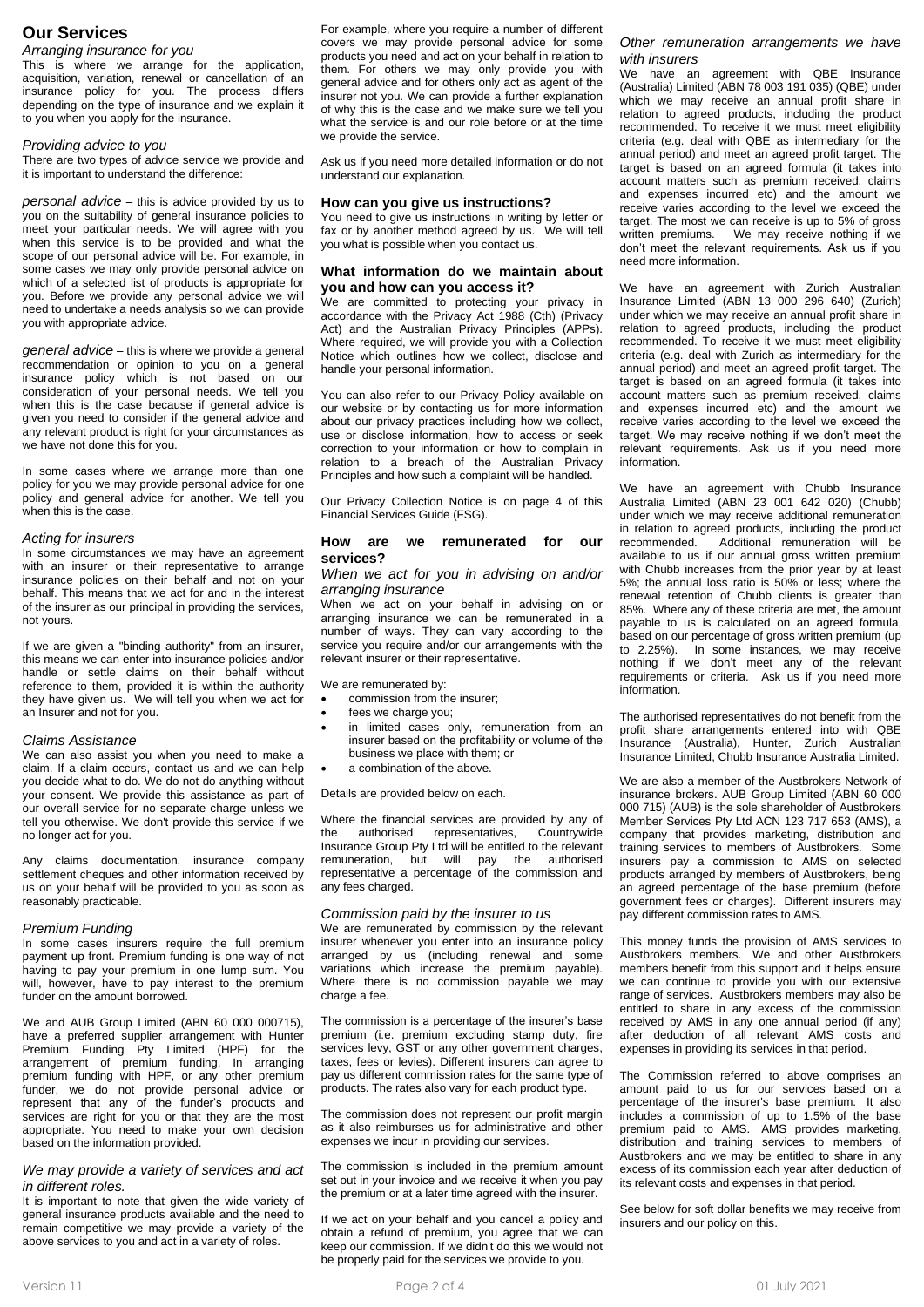### *Fees paid by you*

Any Fees will be paid in addition to any commission we receive.

We may charge you:

- $\overrightarrow{a}$  Broker Fee this is an administration fee payable when you enter into an insurance policy;
- a pre agreed set amount for specific services; an amount based on a pre agreed rate for the
- time we spend providing the service; or on some other basis agreed with you before we provide the service.

All fees are payable after we have provided the service or at such earlier time we agree with you in writing and will be noted in the invoice that we send you. The fees are not refundable.

#### **Where we act for the insurer**

Where we act for an insurer, not you, we receive commission from the insurer as our principal and may also charge you an administration fee. The amount of the fee will vary depending on the complexity and type of services that we provide you with. We will tell you how much the fee is before we provide you with the service.

The fee is payable when you buy the policy or at such earlier time as we agree with you in writing. It is noted in the invoice we send you and is not refundable.

#### **Where there is a referral**

Where a third party has referred you to us, we may pay them an agreed percentage of our remuneration or an agreed amount for the referral as a commission or fee. A commission or an agreed fee may also be paid on renewal and in some cases on variation.

If we refer you to another service provider we will be remunerated by them by way of a commission or fee for doing this unless we tell you we are not. The amount is generally a percentage of their remuneration the amount of which may depend on the circumstances. A commission or an agreed fee may also be paid on renewal and in some cases on variation.

In making any referral we do not advise or represent that their products and services are right for you and take no responsibility for the products and services they may provide to you. You need to make your own decision based on the information they provide.

#### **Our staff's remuneration**

Our staff receive an annual salary that may include bonuses based on performance criteria (including sales performance) and achievement of company goals. They may also receive certain soft dollar benefits described further below.

#### **Receipt of Soft dollar benefits policy**

From time to time we and our representatives may also receive what are commonly referred to as "soft dollar benefits" from product issuers and other financial service providers we deal with.

These can include entertainment (e.g. lunches, sporting events, movies etc), conferences (e.g. attendance at a product issuer conference or sponsorship of our AUB Group Annual conference by a product issuer), accommodation and travel, business tools (e.g. software), gifts (e.g. product issuer or service provider branded promotional items and other occasional small gifts such as bottles of wine or hampers on special occasions etc).

These benefits are provided by a wide range of product issuers and service providers. In most cases they relate to our development of an understanding of the product issuer and/or service provider and their product ranges and practices etc. Ultimately, this assists us in better servicing and representing you.

Our policy is that any of the above received by us or our representatives that exceed \$500 per item or transaction in estimated value are potentially material.

This means they must be disclosed to our Conflicts Manager in writing. The Manager determines if appropriate procedures are in place to manage or avoid any potential conflict of interest which might arise. They only approve benefits where this is the

case and retain a record of this which you can access on request.

The above restriction does not apply to conferences or functions, the principal purpose of which is professional development and where the right to attend is not based on sales volumes.

#### **Premium Funding**

If we refer you to a premium funder and you enter into premium funding arrangements with them, we may receive commission from the premium funder which is a percentage of the amount funded excluding GST. The amount of commission varies depending on our arrangement with the premium funder we refer you to. In some cases we have a profit share arrangement with the premium funder where we receive a percentage of any profit the premium funder makes on the funds loaned by persons we refer to them. We may receive soft dollar benefits from them too.

If you use Hunter Premium Funding Ltd (Hunter), we receive:

a) a payment based on the interest earned on the premium funding by Hunter each month;

- b) a commission which is a percentage of the amount of funding provided to you;
- c) a payment based on a percentage of all outstanding loans less any cancelled or terminated loans; and
- d) a payment based on a percentage on certain general insurance business placed by Austbrokers Network with certain division of Allianz Insurance Limited.

AUB Group Limited receives certain upfront payments from Hunter for entering into (or renewing) a preferred premium funding distribution arrangement with Hunter. We are owned partly by AUB Group Limited and benefit from any profit made by this entity due to this arrangement.

If you need more information or explanation of the above, please ask us.

#### **Further information about remuneration received by us or others**

Where we don't provide you with personal advice as a retail client you can ask us to give you more particulars of our remuneration (including commission) or other benefits within a reasonable time after receiving this FSG and before we provide you with the financial services to which this FSG relates, unless we agree otherwise.

If we provide you with personal advice as a retail client, then at the time the advice is provided to you, or as soon as practicable afterwards, we will tell you either:

- the amount of any remuneration (including commission) or other benefits we, they or other persons receive that might reasonably be expected to be, or have been capable of, influencing us or them in providing the advice; or if the amount is not known, the manner of
- calculation.

### **Money Handling Arrangements**

We handle all money received from you or the insurer in relation to insurance in accordance with the requirements set out by the Corporations Act 2001 (Cth). We keep any interest earned on any amounts held by us on your behalf or on behalf of the insurer.

The length of time we hold any money can vary according to the type of insurance and the different arrangements we have in place with Insurers

### **Do we have any relationships or associations with issuers or related bodies corporate that might influence our service or advice?**

Countrywide Insurance Group Pty Ltd is a member of the Austbrokers Network of insurance brokers.

In some cases we may refer you to or advise you to use the services of one of our related body corporates. They may act as agents of the insurer and you will be told when this is the case. As a member of the same corporate network we may indirectly benefit from any

such referral or advice if it improves the group's performance.

Please refer to our remuneration section for the normal benefits we can receive under such arrangements.

#### **Pacific Indemnity Underwriting Solutions Pty Ltd (ABN 14 606 511 639)**

Three of the Directors of Countrywide Insurance Group Pty Ltd are part shareholders and/or Directors of Pacific Indemnity Underwriting Solutions Pty Ltd, an underwriting agency specialising in Professional Indemnity, Directors & Officers Liability and Management Liability insurance products. Where Countrywide Insurance Group Pty Ltd place an insurance product with Pacific Indemnity Underwriting Solutions Pty Ltd they will receive between 0% and 25% commission, calculated on the base premium paid by you. Due to the common ownership between the Directors of Countrywide Insurance Group Pty Ltd and Pacific Indemnity Underwriting Solutions Pty Ltd, there is a shared financial interest between the companies.

# **How do we manage conflicts of interests**

We take any potential conflicts of interest seriously and have a Conflict of Interest Policy which we and our representatives must comply with and you can access by contacting us. Compliance is audited on a regular basis.

Conflicts of interest are circumstances where some or all of your interests as our client, are or may be inconsistent with, or diverge from, some or all of our interests.

Our procedures and training are all designed to properly manage any conflict of interest and it is important to note that we have legal duties we owe you when we act as your professional adviser. We treat these very seriously.

A key conflict faced when we act on your behalf is where we receive benefits from someone other than you – this can potentially influence us to act in their or our interests rather than yours. Where we arrange a policy an insurer can pay us commission (see above for details). It is the major form of insurance broker remuneration and can create a potential conflict of interest because it may be in our interest to recommend the product issuer or service provider that pays us the most because it increases our remuneration. This may not be in your interest in certain circumstances.

Another key conflict is where we may be seen to favour the interest of one client or group of clients over another because it is in our interests to do so. Due to the extensive number of our clients and their varied requirements, we have a variety of procedures in place to manage these potential conflicts of interest. For example, we tell you about our remuneration arrangements in this Guide and you can ask for more detailed information if you need it before you proceed.

If we provide you with personal advice we have a legal duty as a professional to put your interests ahead of our own and can only provide you with advice that is appropriate for you. This obligation also extends whereby we represent the interests of one or more clients involved in a transaction.

We and our representatives are trained in this important duty and compliance with it is monitored regularly.

Should you have any questions, please ensure you ask us.

#### **Cooling off Period**

A cooling off period may apply to an insurance policy issued to you as a retail client. During the period you may return the policy. Details of your cooling off rights are included in the relevant Product Disclosure Statement document.

In some cases an insurer can deduct certain amounts from any refund.

Ask us if you do not understand the right.